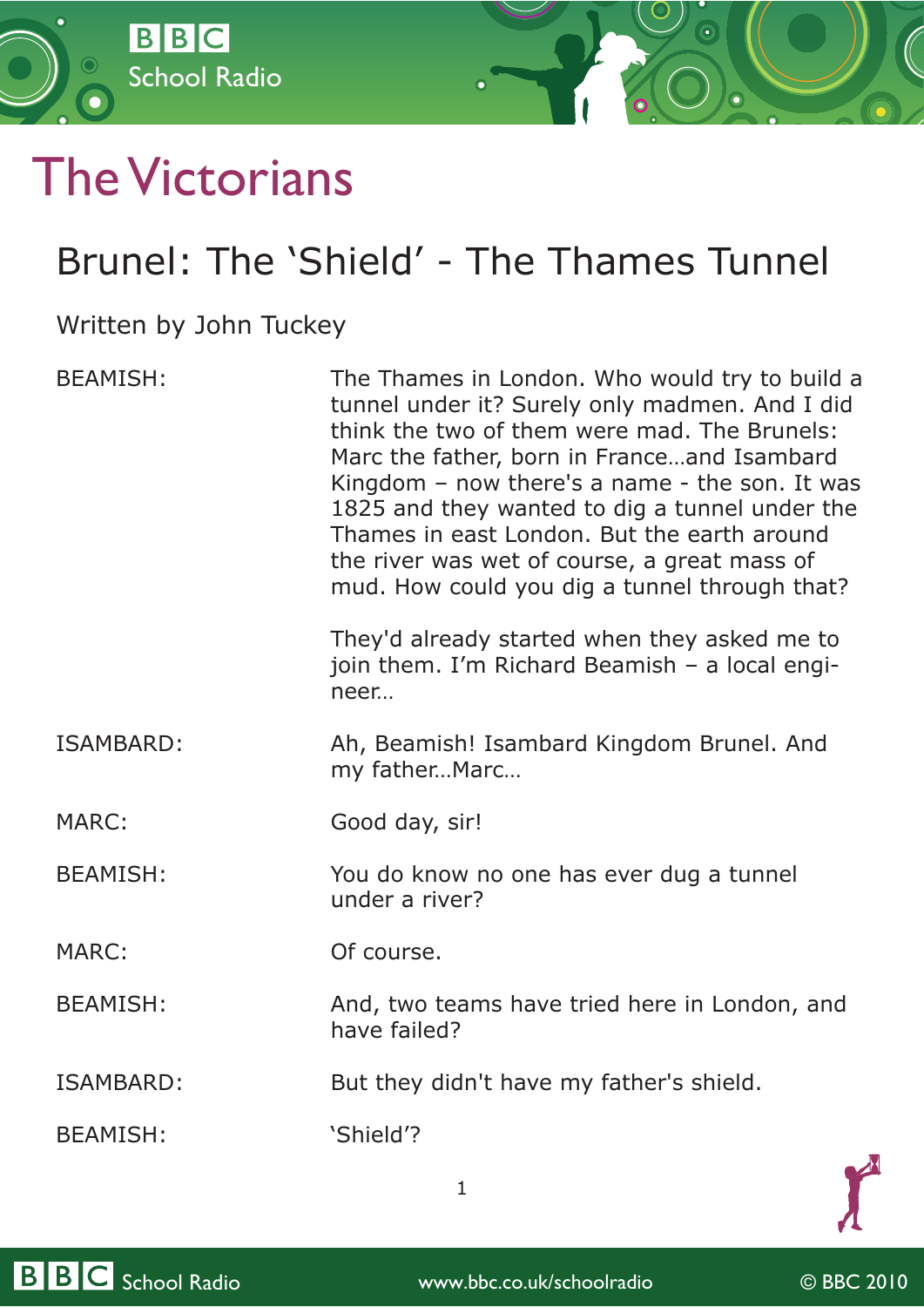



| ISAMBARD:         | Yes. That thing!                                                                                                                                                                                                                                                                                                                    |
|-------------------|-------------------------------------------------------------------------------------------------------------------------------------------------------------------------------------------------------------------------------------------------------------------------------------------------------------------------------------|
| <b>BEAMISH:</b>   | Looks to me like a huge disc of iron.                                                                                                                                                                                                                                                                                               |
| ISAMBARD:         | Well that's what it is Mr Beamish. The point is<br>it's the same height and width as the tunnel.                                                                                                                                                                                                                                    |
| <b>BEAMISH:</b>   | I don't see.                                                                                                                                                                                                                                                                                                                        |
| ISAMBARD:         | It's pushed against the end of the tunnel wall<br>there. See those small doors on the shield? Each<br>man opens his door, and digs out a little area of<br>soil behind it, while the shield holds the rest of<br>the soil in place. When all the men have dug out<br>their section, the whole shield moves forward a<br>few inches. |
| <b>BEAMISH:</b>   | Uh, huh.                                                                                                                                                                                                                                                                                                                            |
| ISAMBARD:         | Then the men immediately work behind them to<br>brick up the walls. And that's your tunnel!                                                                                                                                                                                                                                         |
| <b>BEAMISH:</b>   | To be fair to the two madmen, the shield did<br>work and, slowly, the tunnel moved on under<br>the Thames. But the water was a big problem.<br>How can I put this? London is a huge city, and it<br>has a lot of toilets. And, all those toilets emptied<br>into the Thames. It stank. But, in fact, it was<br>worse than that      |
| <b>WORKMAN 2:</b> | Mr Beamish! Mr Brunel!                                                                                                                                                                                                                                                                                                              |
| <b>BEAMISH:</b>   | Another one?                                                                                                                                                                                                                                                                                                                        |
| <b>WORKMAN 2:</b> | Yes, sir.                                                                                                                                                                                                                                                                                                                           |
| <b>BEAMISH:</b>   | Is he still alive?                                                                                                                                                                                                                                                                                                                  |



 $\boldsymbol{f}$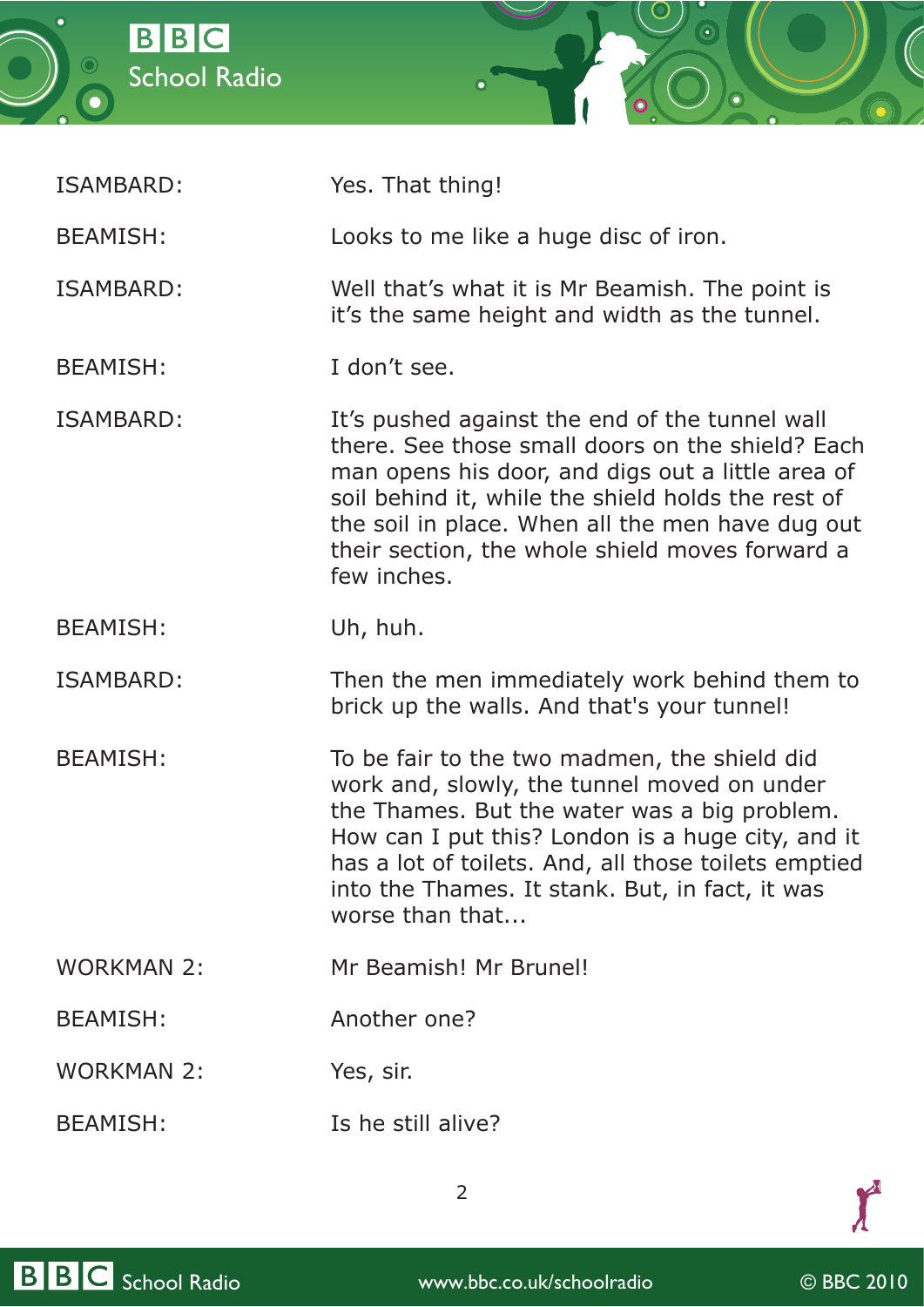



WORKMAN 2: Yes.

BEAMISH: Let's get him out to the air. Help me lift him.

ISAMBARD: Another man's collapsed?

WORKMAN 2: You've got to do something, Mr Brunel.

BEAMISH: Thirty or forty men have collapsed Mr Brunel, and, what, seven have already died! Just from breathing this stinking, poisonous air. We need another shaft for fresh air.

ISAMBARD: But our financial backers won't pay for that.

- BEAMISH: Then perhaps those money men should try working down here for a few days.
- BEAMISH: That poisonous air was bad enough, but there was also the other problem of the water constantly coming in to the tunnel. We had a big steam pump which sucked the water out, but the problem got worse and worse. And then disaster. It happened one morning as I was talking to the father, Marc Brunel, while Isambard was down inside the tunnel. At the start of the tunnel, there was a shaft which went straight down, before the tunnel itself turned to go under the river, and we were standing at the top.

So, Mr Brunel, what's next once you've finished here?

MARC: With this shield, we can dig a tunnel anywhere.

BEAMISH: You know a few weeks ago someone dug out an eel in the tunnel?